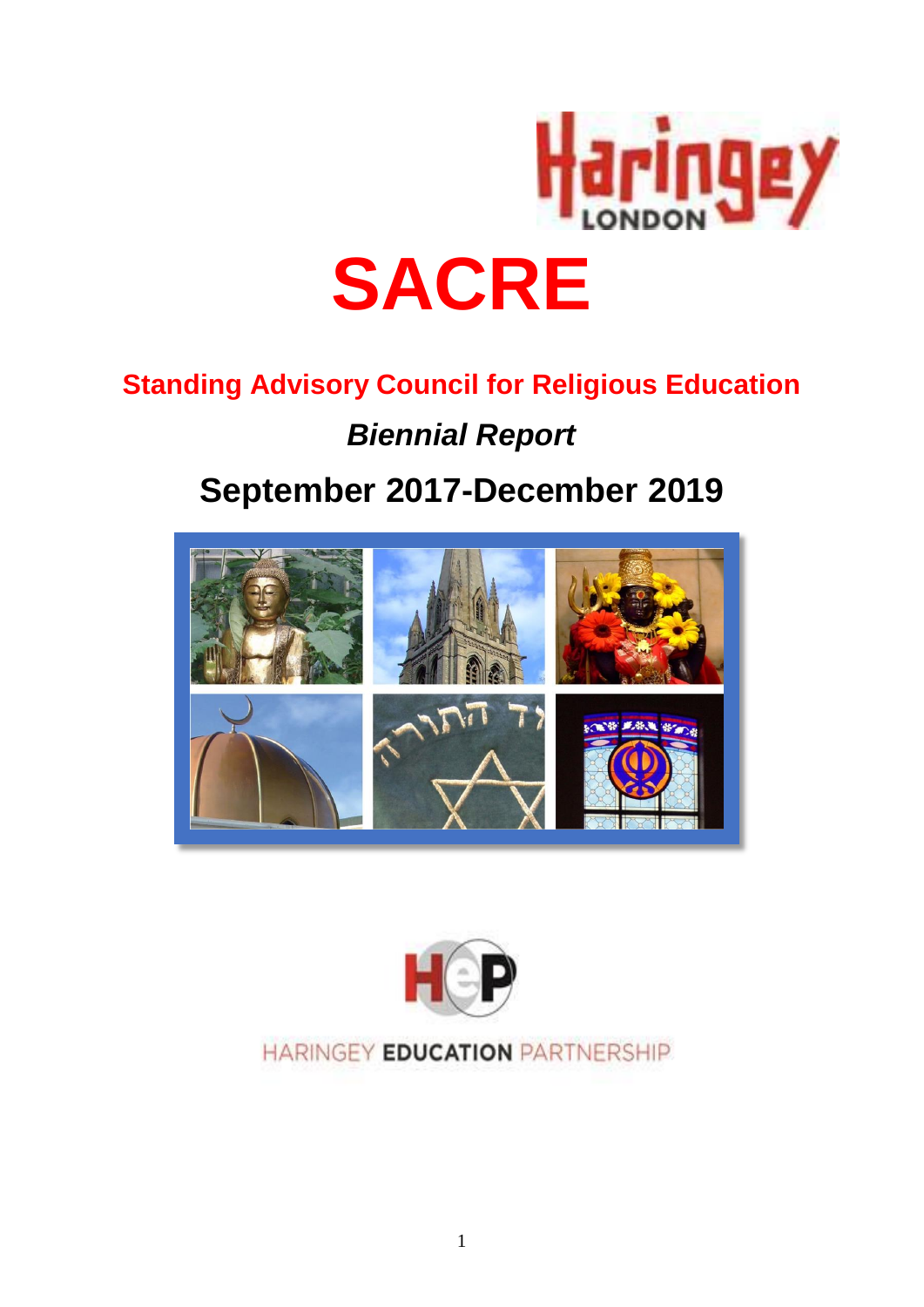# **Contents**

|             | <b>Introduction and Overview by Chair and Adviser</b><br><b>The Haringey Context</b>                                                                                                                                                           | page<br>3<br>6 |
|-------------|------------------------------------------------------------------------------------------------------------------------------------------------------------------------------------------------------------------------------------------------|----------------|
| 1           | <b>Advice to Local Authority, Schools and Statutory Bodies</b><br>The local authority<br><b>Schools</b><br>Government or other statutory bodies<br>Response to the advice given                                                                | 6              |
| $\mathbf 2$ | Standards and quality of provision of RE<br><b>Public examinations</b><br>Attainment in RE not covered by public examination<br>The quality of RE in schools<br>Withdrawal from RE<br><b>Complaints about RE</b>                               | 8              |
| 3           | <b>Agreed Syllabus</b><br>If there was a review<br>When the next review will take place                                                                                                                                                        | 13             |
| 4           | <b>Collective worship</b><br>Compliance with statutory requirements<br><b>Quality of Collective worship</b><br>Determinations<br>Complaints about collective worship                                                                           | 13             |
| 5           | <b>Management of SACRE</b><br>Attendance at SACRE, by committee<br>Membership and training<br>Complaints about RE and collective worship                                                                                                       | 13             |
| 6           | <b>Contribution of SACRE to the wider Local Authority Agenda</b><br>SACRE's contribution to other agendas<br>SACRE's contribution to the LA's public sector quality duty<br>What SACRE has done to support schools through events and training | 14             |
| 7           | <b>Membership of SACRE, LA officers</b><br>Meetings and venues 2017-19                                                                                                                                                                         | 17             |
| 8           | <b>Summary: Strengths/challenges/gaps</b><br><b>Appendices</b>                                                                                                                                                                                 | 18             |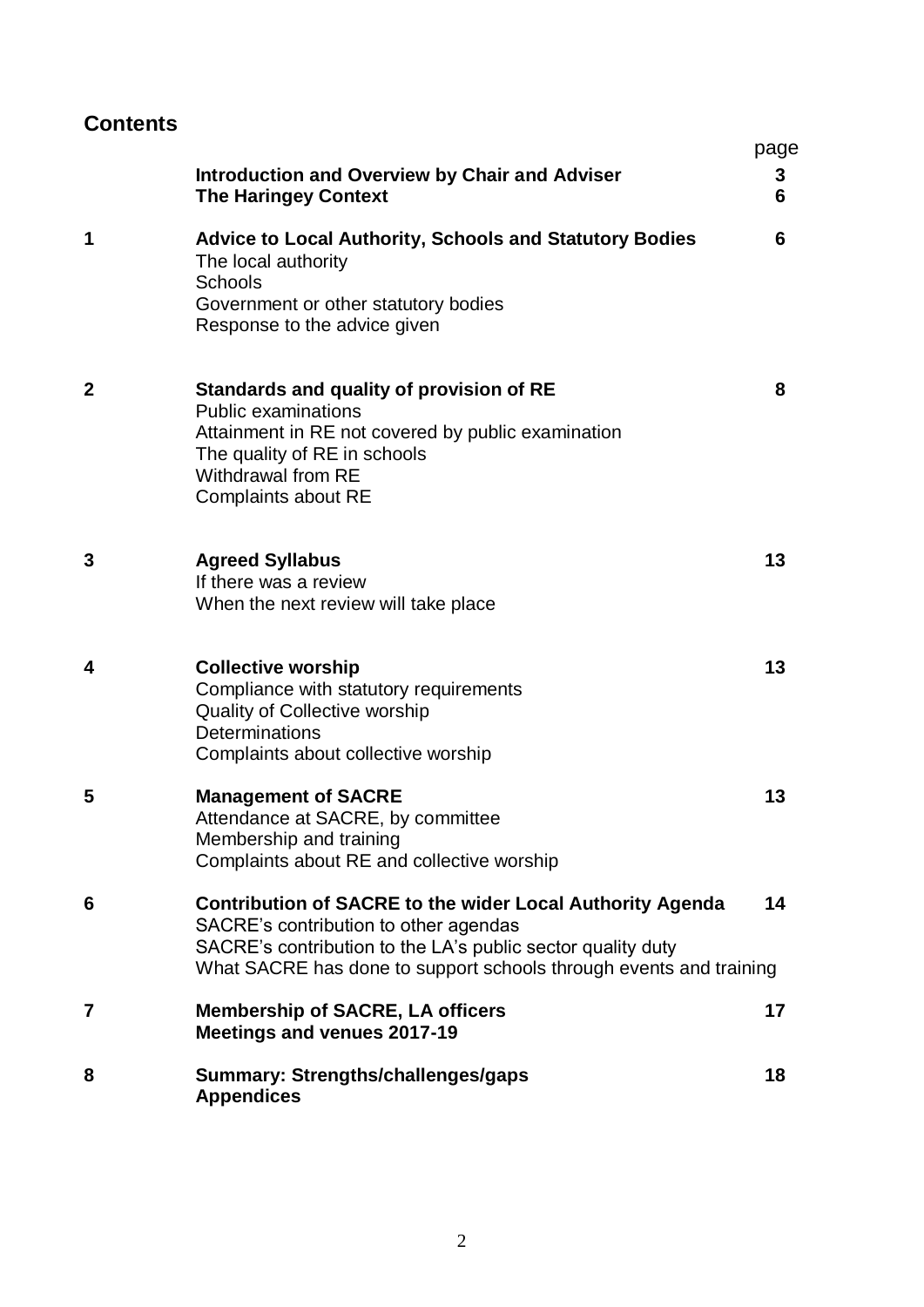#### **Chair and Adviser Joint Introduction with summary of SACRE Activities.**

#### **Chair and Adviser Joint Introduction**

The report is produced in accordance with the Education Act 1996. All Local Authorities are required by law to have a Standing Advisory Council on Religious Education. SACRE's have a number of responsibilities for Religious Education, including advising on teaching methods and materials and on Collective Worship.



While SACRE's are statutory, each will have its own characteristics, ethos and ways of working, in order to fulfil their role and functions creatively. Haringey SACRE meetings are characterised by lively enriching discussion and comment on religious issues. Our full agendas provide quality briefings on national, local and research initiatives in RE. Not only does this keep members fully informed, it involves and draws on their interests, expertise, faith representation and experience. Information is shared, and members perspectives enable us to provide advice to the LA. Haringey SACRE meets four times each year, with two meetings in the Autumn term; September and December, and one meeting in the Easter and Summer terms.

The Local Councillors in the LA have been particularly supportive of our work and have publicised it more widely across the Council as has the Mayor. We appreciate their keen interest, acknowledge their participatory involvement and thank them and all our voluntary members on each Committee for their commitment and contributions.

Minutes of SACRE meetings during 2017-2019 and working parties were used to prepare this report. Analysis of public examination data in RE at KS4 -5 gives us an indication of standards. The report was approved by members in March 2020.

Special thanks go to Andie Frost who had been Chair of Haringey SACRE since 2009 and re-elected. He presided over his last meeting in July 2017. He was a popular, wise, approachable Chair, good at team building and facilitating SACRE members. He had a key pioneering Youth work role in n:flame Trust, a local Christian charity. He built networks within and across various faith groups and organisations across the Borough. and worked in a number of Haringey Schools. Andie and his small team, variously supported collective worship with creative drama ideas and themes for reflection and prayer and took some of the themed ideas from Orison, now prayer spaces into primary and secondary schools. They linked with Secondary Heads of RE, contributing significantly to RE lessons and school- based conferences. He wrote in an email that 'it had been a privilege and pleasure to be the Chair of Haringey SACRE', which he found stimulating. SACRE members thanked him for his enormous and harmonious contribution and I was elected as Chair to succeed him as he moved on, to work overseas.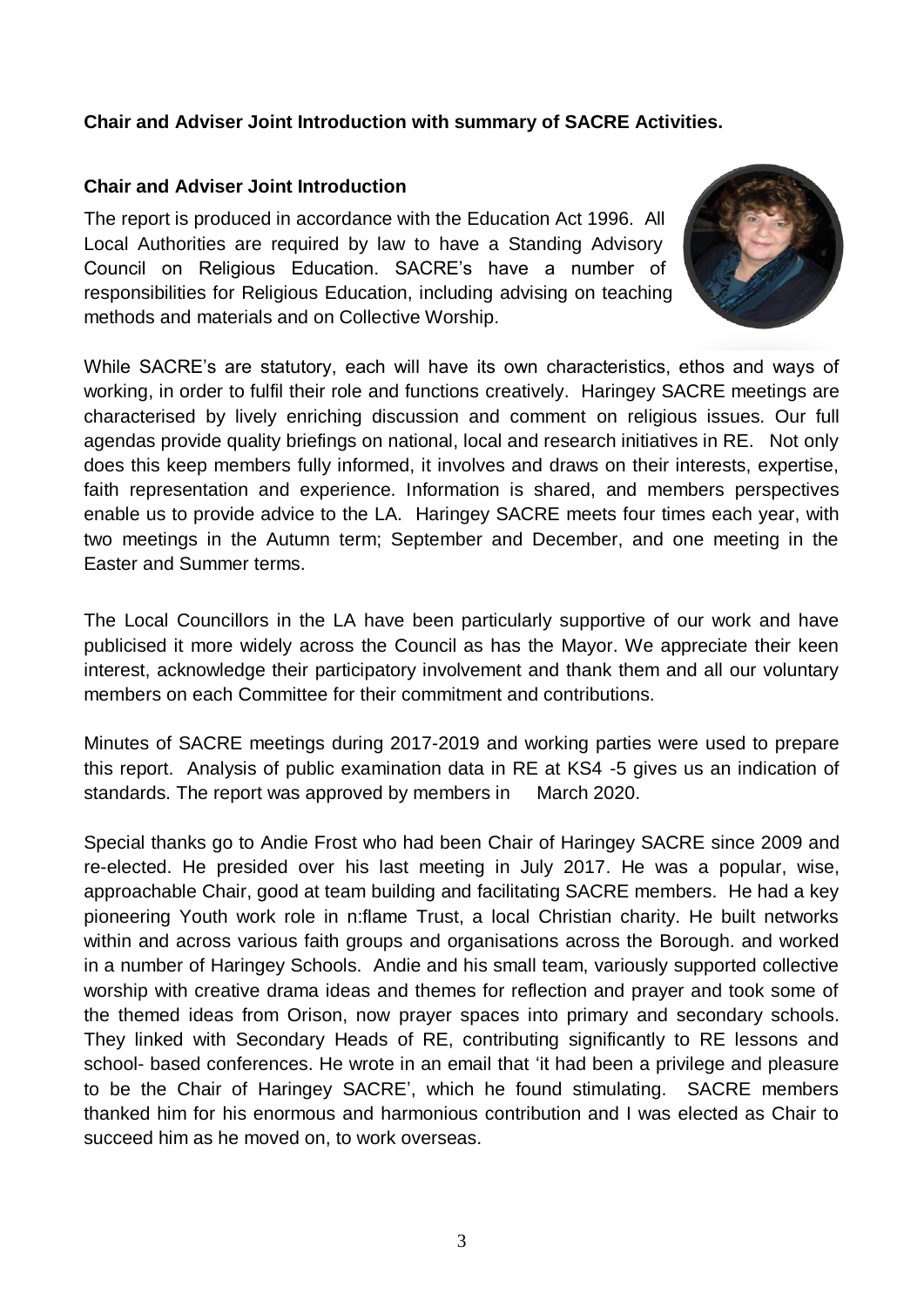We have worked strategically to ensure the Council and its schools are more aware of SACRE and the purpose and value of religious education, collective worship and spiritual, moral, social and cultural development (SMSC). We have had a number of working parties to produce guidance and papers for Headteachers and schools with some, widely disseminated across the Council. Nervousness about religious and cultural sensitivities in the expressive arts; a distorted understanding of Islam, especially the concept of Jihad and more general approaches to spiritual, moral, social and cultural development and British values, have resulted in guidance documents for Haringey Schools.

We continue to build on the extensive advice published in 2017 on resources for Holocaust Memorial Day. Our resources were uploaded onto the Haringey HMD website and publicised more broadly across the Council as well as shared with the four participating LA's of our shared Agreed Syllabus: 'Awareness, Mystery, Value'. We produced some generic guidance for schools on the Torah, as well as signpost them to the story of the Tattooed Torah, more suitable for Primary.

It is not easy for schools or teachers to handle the tricky elements of conflict within or between religions and worldviews with pupils. Nor is it always easy to go beyond media stereotypes to redress perceived hostility and hasty unreflective attitudes. Our SACRE believe that challenging prejudice and stereotyping in and across religion and worldviews is vital, as is helping young people to detect their own and other people's bias.

With an increase in Islamophobia experienced across the UK and with incidents practically on Haringey's doorstep in two neighbouring boroughs, we set up a working party to challenge extremism about Jihad in Islam. The working party spent over a year from 2018 – July 2019 to produce and refine its guidance which went through 10 versions!! It provides information for schools, especially secondary, and supports and contributes to wider agendas in Haringey Council. It was made available to schools in September 2019 and another SACRE, Bath and North East Somerset adopted it.

From June to late October 2019 SACRE built on and summarised the excellent work of Derek Holloway and the Church of England Report on Spiritual Development. SACRE agreed that this was a useful resource for schools to consider and link to the new Education Inspection Framework (2019) especially for Personal Development. Haringey SACRE also found some timeless stories for Primary SMSC that schools have been signposted to.

Finally, because a quarter of Haringey respondents to the census 2011 have no religion, as well as the requirement for schools at GCSE to teach a contrasting non-religious world view, SACRE considered the University of Kent's research, Understanding Unbelief in  $2017-2018$  that explores agnosticism and atheism.<sup>1</sup> SACRE has spent time in 2018-2019 considering the NONES and Secularisation. A working party was established and met in Autumn 2019 to explore secular worldviews, the benefits of secularism for a plural society and the potential challenges posed for religion.

 $\overline{a}$ 

<sup>1</sup> <https://research.kent.ac.uk/understandingunbelief/resources/films-and-clips/>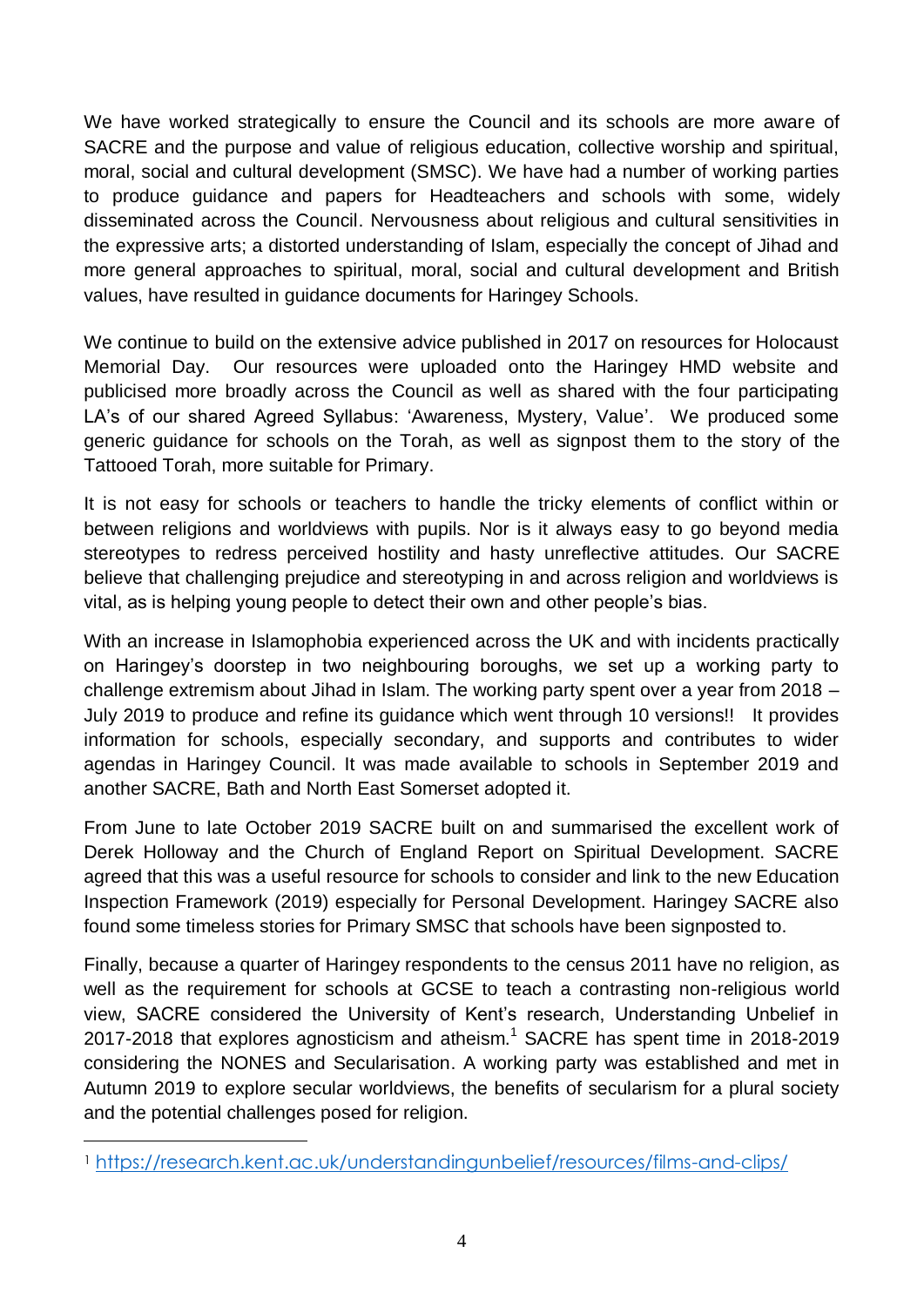We have provided CPD for teachers around the Agreed Syllabus, Awareness, Mystery, Value and related issues and published guidance for schools on controversial Issues relating to faith and culture. Pedagogies and ways of teaching/ controversial issues, and handling sensitivities was shared with Haringey Teachers by Norman Richardson (Northern Ireland) and Dave Francis in their CPD session 2017. Norman also shared teaching packs that are available for Haringey Schools.

We have had a tradition of inviting teachers to present work they do in school, in RE/CW/or SMSC to SACRE as well as to be informed by the teacher representatives. In 2018-2019 SACRE heard of the extensive work of one school in preventing radicalisation and equipping young people with the skills to recognise and combat recruiting techniques that aim to distance people from their families and friends. Religious abuse, in some cults and sects, as well recruiting, grooming and other safeguarding issues were highlighted. SACRE members were made aware of elements of extremist narratives that appear in religious groups that at first sight appear 'harmless'. The majority of people rightly assume, that religious organisations and people working within and across them, are benign. This is not always the case. Some groups incur extreme psychological and even economic abuse.

**Bob says,** "In December 2019 we said goodbye to our specialist RE Adviser, Anita Compton, who has retired. Anita shared her varied, rewarding teaching career with SACRE and how she became Adviser to Haringey. She thanked SACRE members, 'stars' as she called us, for all the time and work voluntarily given to support RE and for guidance produced.

She hoped that SACRE and the new Adviser's time for RE/CW/SMSC would be required and requested directly in and alongside schools. She noted that the new Education and Inspection framework and deep dive subject reviews, will remind school leaders that high quality RE has to be taught and provided for all pupils.

Eddie Griffiths spoke on behalf of the whole SACRE saying he had been on Haringey SACRE for 30 years, been Chair a number of times, and worked with about 7 different Advisers. He thanked Anita for being 'outstanding' and exemplary in her role. AC was overwhelmed and touched by the tribute, comments, card and gift voucher she received.

Jan McGuire the newly appointed Adviser from 2020 was welcomed by SACRE. She gave a presentation on how she intends to work with SACRE which was warmly received."

#### **Bob Allaway Chair of SACRE & Anita Compton retiring Adviser for RE**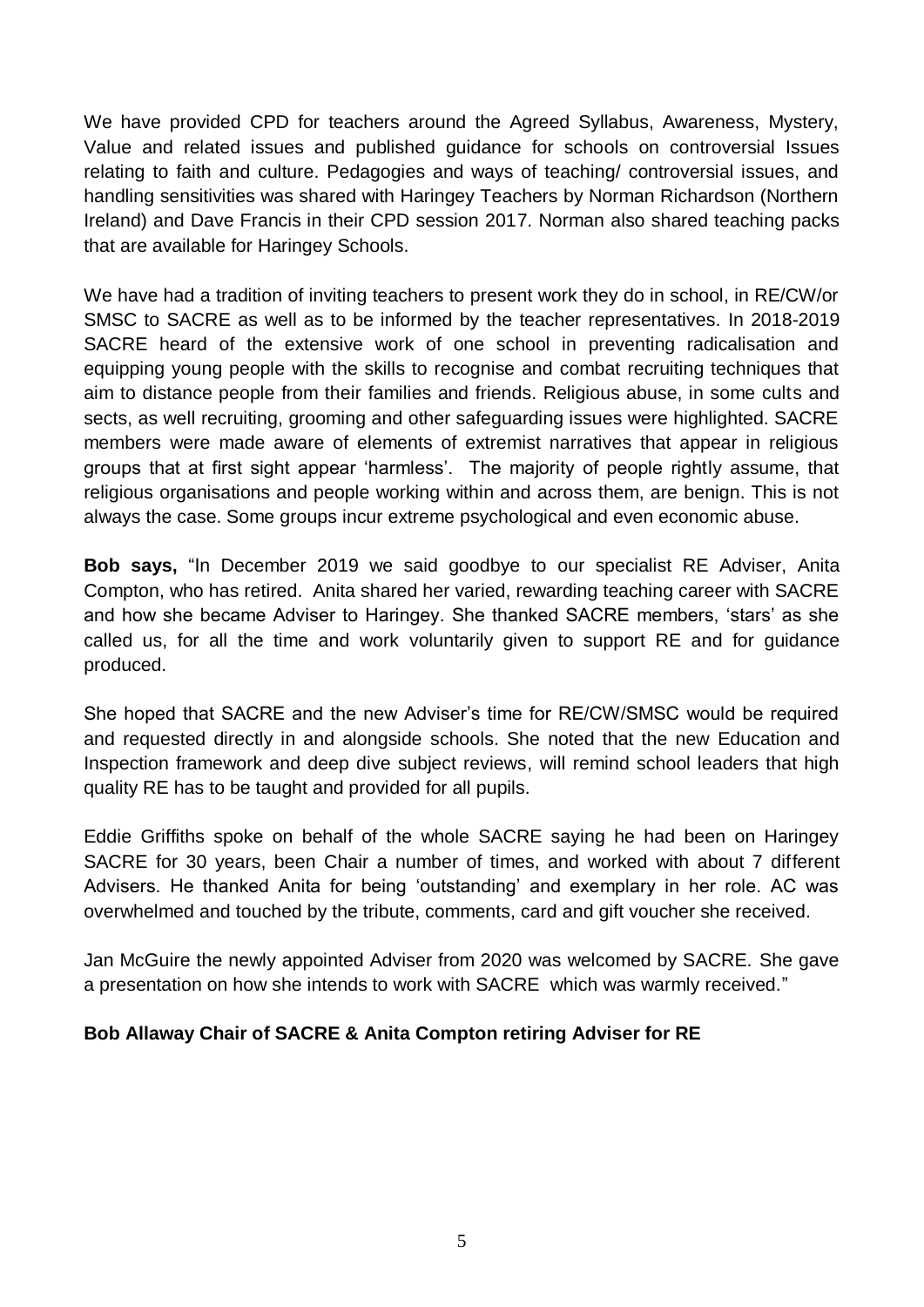### **The Haringey Context**

Haringey is a lively and diverse borough with a quarter of residents being under the age of 20. 70% of pupils come from ethnic minority backgrounds. Over one hundred languages are spoken by pupils attending Haringey Schools and 50% of these speak English as an additional language.

It is one of the most religiously diverse Boroughs in the U.K. While families from all religious backgrounds live in the Borough, Christians make up 45%, then Muslims, followed by Jews and Hindus. There are a minority of Buddhists and Sikhs in Haringey, and a significant proportion of families, over 20%, citing no religious beliefs.<sup>2</sup>

19.4 % of children on the school roll in Haringey are refugees and we have the highest proportion of refugee children in the U.K. Refugees are a diverse group and come from Somalia, Sri Lanka, Turkey, Albania. Afghanistan, Iran, Iraq and Zimbabwe.<sup>3</sup> Schools play a vital role in promoting the wellbeing of refugee children. Some have experienced traumatic events, including violence, separation and bereavement. The resources SACRE have signposted for spiritual and personal development such as 'Heart in a Bottle' can help children explore the effects of trauma, shutting down and blocking things out. Resources produced for HMD and the themes that are suggested, also link to some of the experiences that refugees have encountered and bring with them.

We have over 2000 asylum seekers in our schools. Exploring issues and appropriate themes sensitively that are related to religion and worldviews and enforced exodus, can increase and foster understanding of the lives and experience of some of the children we find in our schools. Holocaust Memorial Day with its annual varied focus and related themes enables schools to explore critical moral issues, investigate human behaviour, respond to inspirational stories and consider what it means to be a responsible British citizen.

#### **1: Advice to Local Authority, Schools and Statutory Bodies**

1.1 Advice is given by SACRE members to the Local Authority through the RE Adviser, and the Lead Adviser for Statutory Services in Haringey Education Partnership, who brings concerns from schools and Governors, to SACRE. SACRE in turn discusses the issues, establishes small working parties and publishes requested advice. SACRE has reminded HEP via the Adviser and Chief Executive to remind the LA, via Cllrs sitting on associated committees, that **RE is the only statutory curriculum area for which they are responsible.** 

 $\overline{a}$ 

<sup>2</sup> [https://www.haringey.gov.uk/sites/haringeygovuk/files/equalities\\_profile\\_of\\_haringey.pdf](https://www.haringey.gov.uk/sites/haringeygovuk/files/equalities_profile_of_haringey.pdf)

<sup>3</sup> Source: Refugee and asylum seeker children in U.K schools

[https://www.naldic.org.uk/Resources/NALDIC/Initial%20Teacher%20Education/Documents/Refugeechildreninsc](https://www.naldic.org.uk/Resources/NALDIC/Initial%20Teacher%20Education/Documents/Refugeechildreninschool.pdf) [hool.pdf](https://www.naldic.org.uk/Resources/NALDIC/Initial%20Teacher%20Education/Documents/Refugeechildreninschool.pdf)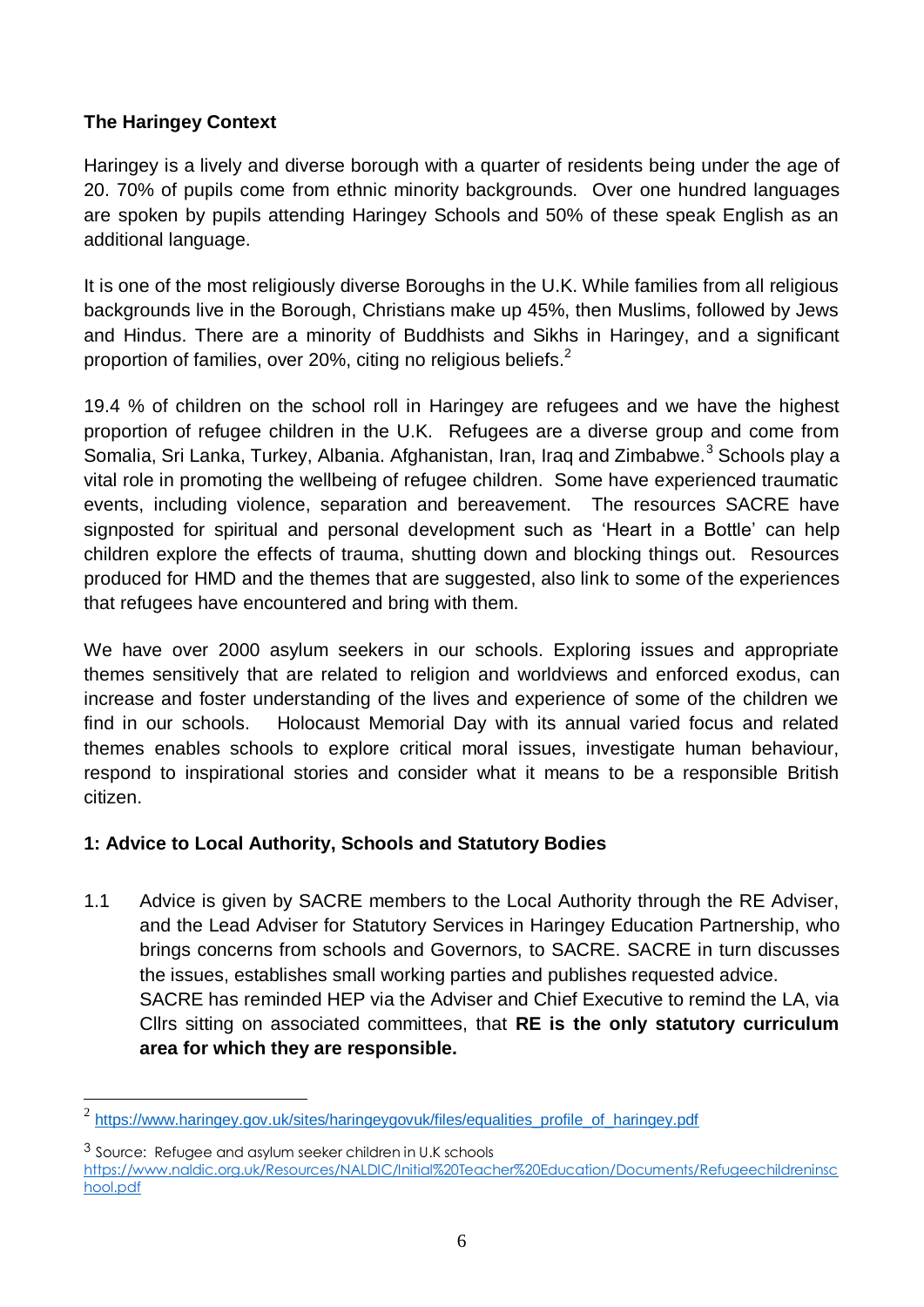While there is great respect and support for the work of SACRE from HEP and the LA who procure expert advice, we realise that it needs to be aligned more, linked centrally and included more broadly to the overall LA strategic vision.

There needs to be a shared and renewed determination to support RE/Collective Worship, SMSC and the Review of the Agreed Syllabus, so that schools can provide high quality RE and perform well in the only curriculum area, under local authority control.

SACRE advises HEP and the LA to bring this report to schools' governing bodies.

1.2 Advice has been given to schools for example on Religious and Cultural sensitivities in the Expressive Arts as some Headteachers were concerned by parents requesting that their children be withdrawn from aspects of the National Curriculum. For example, from music lessons, because their religion forbids the learning of musical instruments. The Advisers and SACRE collectively researched and shared knowledge of the local situation and information from other London boroughs where this concern arose. SACRE produced guidance to include, art, drama, dance and music and a template letter for schools to assist them in responding sensitively to parent's concerns.

Haringey is fortunate to work with the support of members and faith communities who give their time voluntarily to attend meetings in the interests of supporting and promoting RE.

SACRE guidance through working parties and documents intended to support specific religious issues raised in meetings and fed back to HEP and schools by the Advisers (Independent RE and Lead Adviser in HEP and to the LA via the Cllrs.) For example:

- Religious and Cultural Sensitivities related to the Expressive Arts, (2016-2017)
- Controversial Issues (2017 -2018)
- guidance and resources for HMD; (2017-2018)
- guidance and resources for redressing negative media stereotypes about Jihad and Islam. (2019)
- Building on, summarising the CoE Guidance on Spiritual Development for Haringey Schools, linking it to the Agreed Syllabus Awareness, Mystery, Value and to the new Education Inspection Framework. (2019)

These are automatically sent out to schools through HEP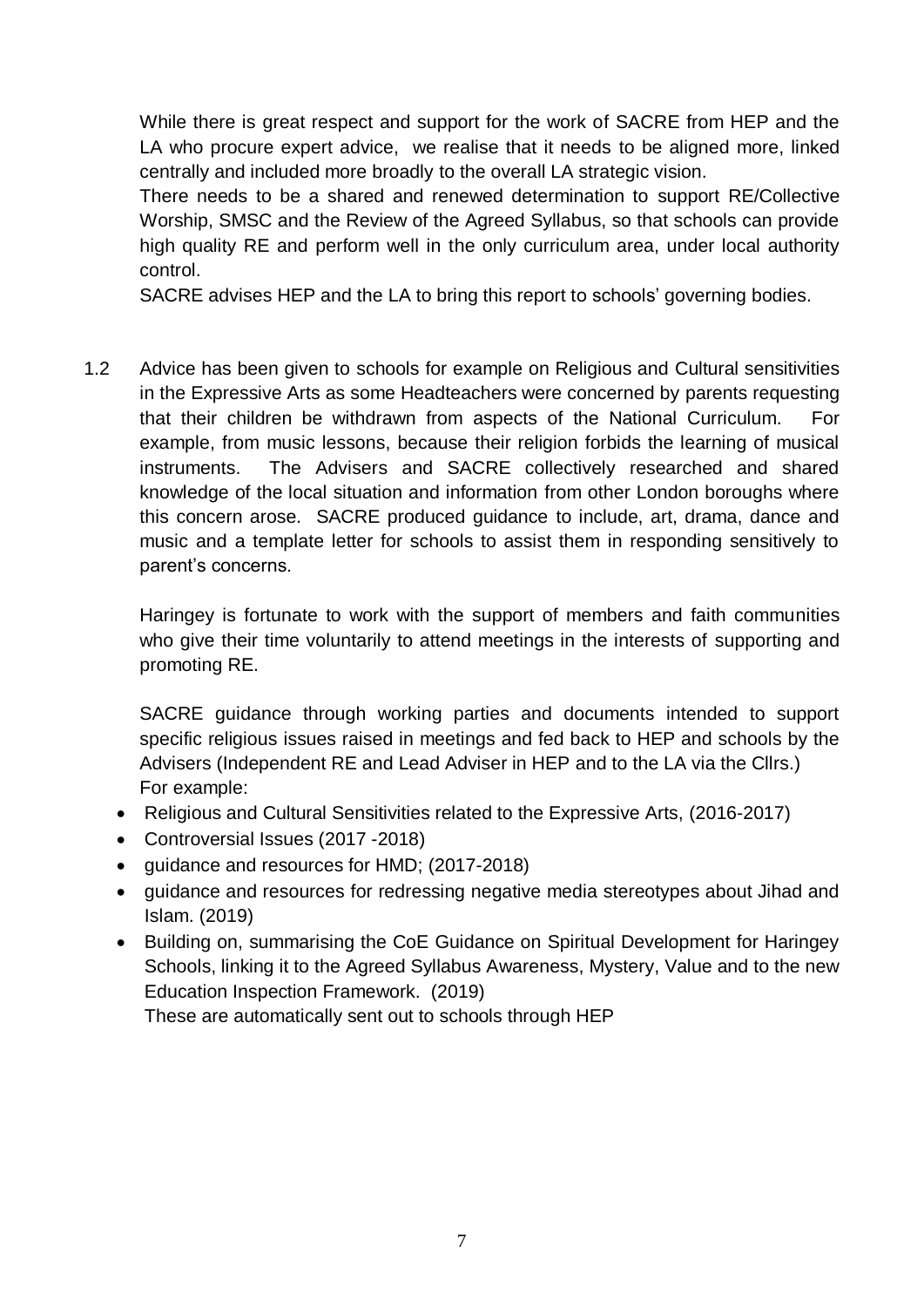#### 1.3 **Government and other statutory bodies**

Recently, Haringey SACRE has sent examples of some of its documents to the Secretary for the **National Association of SACRE's**, (NASACRE) to share and disseminate as appropriate. Documents are also shared with the

- Association of RE Advisers, Inspectors and Consultants (AREIAC).
- Three other Local Authorities that jointly share our syllabus, Awareness, Mystery, Value (**AMV)** with – see [www.awarenessmysteryvalue.org](http://www.awarenessmysteryvalue.org/)
- More recently, the CoE spirituality resource that summarised and built on, has been shared with LYFTA who have immersive visual platforms and resources that can support RE and SMSC. They did a presentation of their resources at our December meeting (2019). LYFTA was invited to do a presentation at the CoE Foundational Leadership Conference Feb;2020 and we have linked them to NASACRE.

SACRE advises the LA to send our report and samples of our documents to the DfE, Middlesex University Department for Philosophy and Religious Studies, and NASACRE

#### 1.4 **Response to Advice Given**

Evidence is largely anecdotal, with some complimentary feedback shared at meetings from various sources. We know that the advice on religious and cultural sensitivities, was well received as it was brought to SACRE's attention through the LA lead adviser and SACRE responded to a need. While we appreciate anecdotal responses, they are not as **robust** as we would like, to properly evaluate the strengths, impact and legacy of the advice given.

#### **2 Standards and Quality of RE Provision**

Religious Studies 2017

#### **Secondary schools' public examination results 2017**

This year 1,201 Haringey students were entered for the GCSE full course in Religious Studies. This is 53 more than last year, representing 55.9% of the cohort at the 11 schools that entered students (compared with 51.5% of 11 schools that entered students last year). Greig City Academy, Highgate Wood Secondary, Hornsey Girls, Northumberland Park Community, Park View and St Thomas More Catholic Schools entered nearly all their Year 11 students for the examination, and there was a significant increase in entries from Woodside High School, who entered 109 students this year, compared with 47 last year. Of the whole entry, 60.3% gained A\*-C grades, compared with a national average for state-funded schools of 70% and 66.4% last year. There were notably excellent performances at Hornsey School for Girls, where 76.8% of the 112 students entered achieved A\*-C grades. Excellent results were achieved also at Alexandra Park, Fortismere and Highgate Wood Schools, though with lower numbers of entries.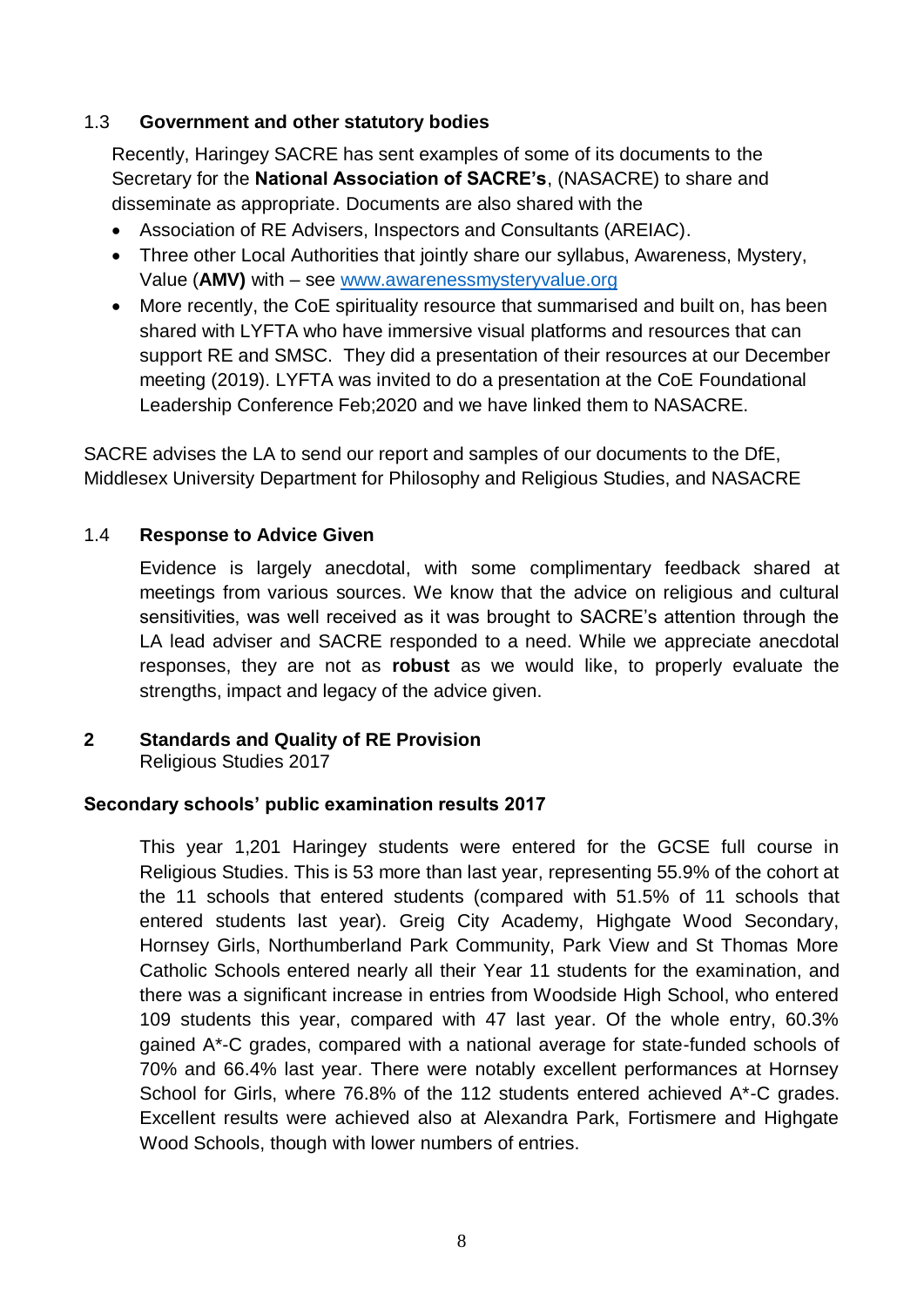Only four students (one each from Gladesmore Community School, St Thomas More Catholic School, Haringey Tuition Centre and The College of Haringey, Enfield and North East London) were entered for the GCSE short course in RS. This reflects a downward trend over recent years as the number of entries has increased for the GCSE full-course. All the students entered achieved a grade for the examination, ranging from A to E.

In addition, Northumberland Park Community School entered 20 students for the Entry Level Certificate in RS (compared with 29 last year), and St Thomas More Catholic School entered five students (compared with eight last year). Five students from Northumberland Park and four from St Thomas More achieved the top grade (3). All the students entered achieved a successful result.

37 students were entered for 'A' level Religious Studies, compared with 42 last year. This represents a small decline in entries compared with the upward trend of recent years. 16 of the total achieved an A\*-B grade (ten from Alexandra Park School, three from Hornsey School for Girls, and one each from Greig City Academy, St Thomas More Catholic School and The College of Haringey, Enfield and North East London).

50 students were entered for 'AS' Level RS this year, compared with 64 last year. 39 of these were from Alexandra Park School, eight from St Thomas More Catholic School and three from Hornsey School for Girls. This represents a decline in the trend of recent years, where 74 candidates were entered in 2015. This year, 13 students achieved an A-B grade (10 from Alexandra Park, two from St Thomas More and one from Hornsey).

SACRE sends its congratulations to the staff and students for all their efforts.

Overall, results across the borough at GCSE remain below the national mean. The statistic of most concern continues to be the very low rate of entry for RS examinations at Key Stage 4. In 2017 only 1,202 Key Stage 4 students were entered for an examination in the subject. This is from a total roll of 2,148. Although this is an improvement on recent years, it still means that nearly 1,000 students were not attempting to gain a qualification in the subject. As has been pointed out in previous reports, the low entry rate for examinations may indicate a lack of provision at Key Stage 4 and hence a possible lack of statutory curriculum entitlement.

The picture at Key Stage 5 in AS and A2 level examinations reveals a worrying decline compared with the rise in entries up to 2015.

SACRE may wish to conduct a survey of Haringey schools to ascertain whether students at Key Stage 4 are receiving their statutory entitlement to RE.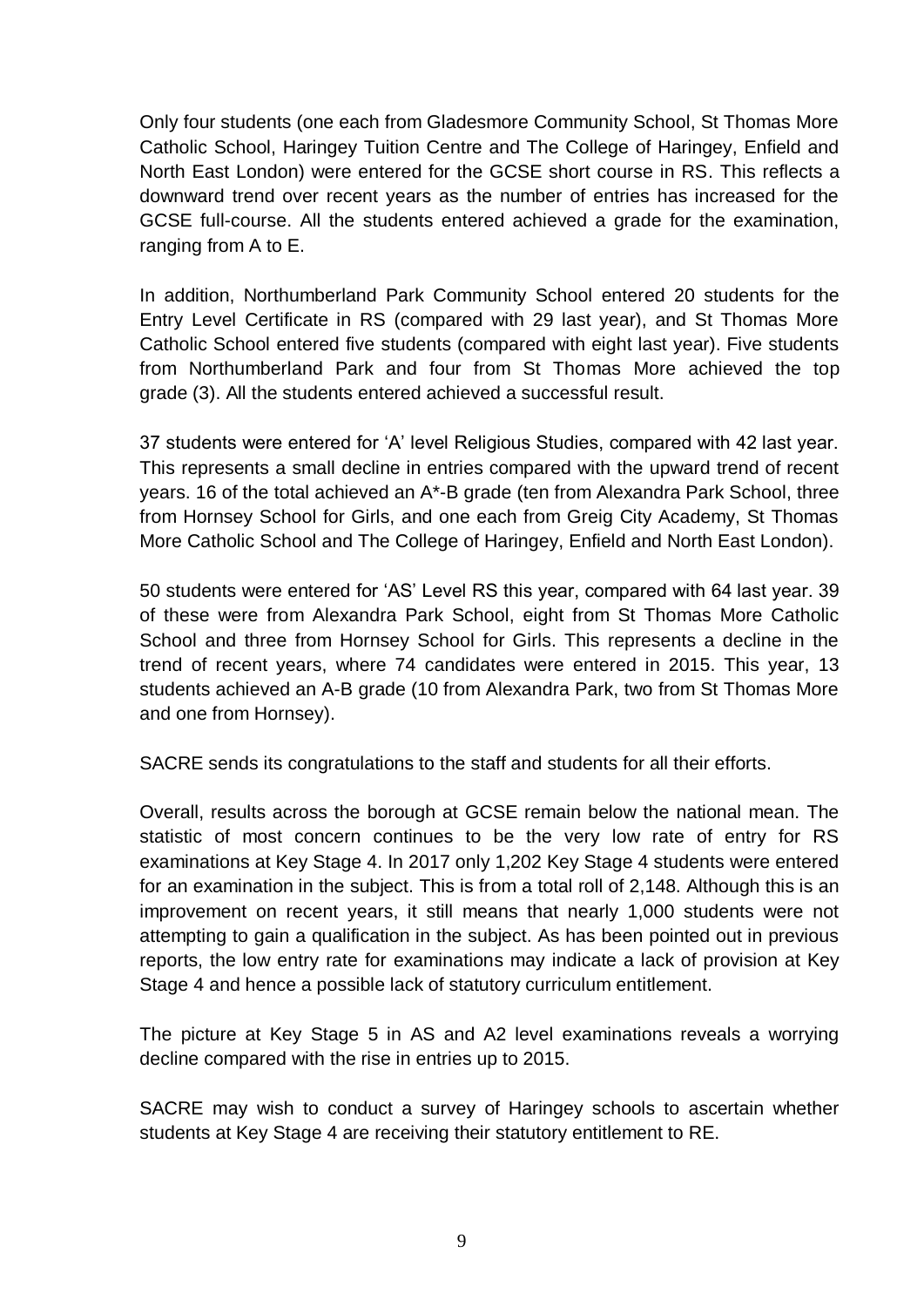**Targets** for improvement could include:

- to continue to increase the number of students taking a qualification in RE/RS.
- to challenge the relevant schools to account for the lack of GCSE Religious Studies entries where they fall below, say 80 or 90% of those on roll.

#### **Religious Studies 2018 examination results in RE**

### **It is not possible to undertake any analysis of entry data or trends in attainment for the following reasons:**

- 1) No breakdown of number of entries in 2018 for full or short course GCSE is available – only an overall figure. (It should be noted that the number of entries nationally has declined by almost 40% in the past 10 years).
- 2) GCSE results have changed from letter grades to a numerical system, making any "average point score" comparison with previous years largely invalid.
- 3) New "Progress 8" scores have been introduced for Religious Studies which is one of the approved non-EBacc (English Baccalaureate) subjects. This will be a useful measure in future years. An explanatory sheet on Attainment/Progress 8 is attached (with acknowledgement to the TES).

#### **GCSE Results in Religious Studies 2018 based on the data provided:**

**In the borough overall, the percentages of students achieving Grade 4+ (old Grade C+) and Grade 7+ (old Grade A+) have fallen since the previous year.** This is largely due to a poor set of results from one school.

79% of students nationally achieved Grade 4+, compared with just 60% in Haringey. At the higher grades (Grade 7+), Haringey was 10% lower than national.

**The schools showing the best/most improved results, especially at Grade 4+, are Alexandra Park and Woodside High.** Other schools showing some improvement in the subject are Gladesmore Community and Duke's Aldridge (formerly Northumberland Park).

The picture on Progress 8 scores is evenly balanced with five schools achieving **above** the national mean (in order of performance) – Alexandra Park, Woodside High, Fortismere, Gladesmore and Hornsey School for Girls. Two schools were placed below national, but slightly above the borough average (St Thomas More RC and Highgate Wood) while two others (Park View and Greig City Academy) performed below both averages. Haringey schools overall achieved 0.18 Progress 8 points below the national average. **This means that, overall, students in Haringey are not making the expected progress in RE that their Key Stage 2 starting points suggest that they should.** Similar indicators in previous years show no measurable improvement in this picture.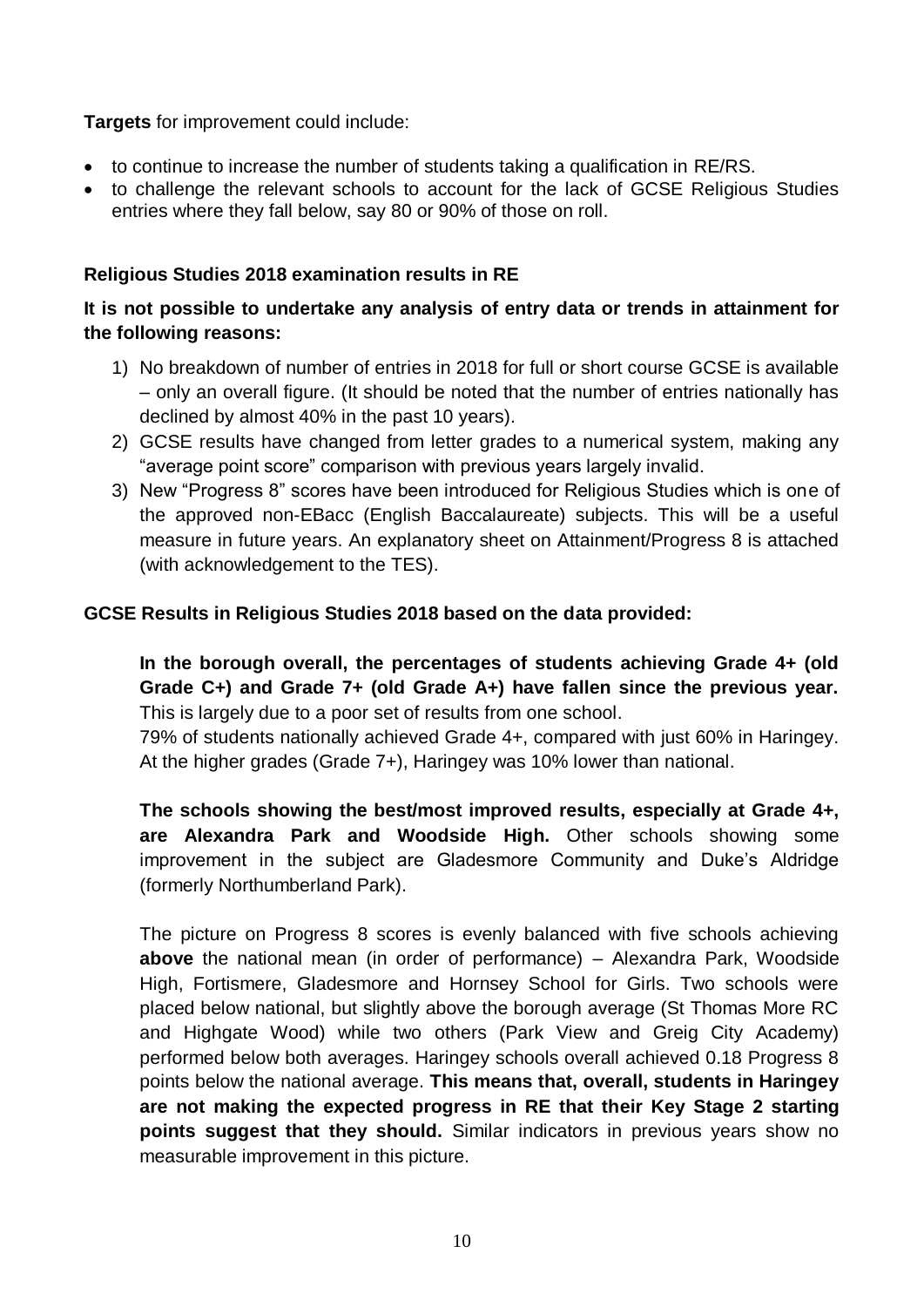#### **GCE AS (Advanced Supplementary) summary based on the data provided:**

The **improving trend of entries** for this examination continues with 88 students entered across four schools. By far the largest number of entrants were from Alexandra Park with 63 candidates. St Thomas More entered 20, Hornsey School for Girls entered 3 and Grieg City Academy had 2.

**The best performing schools at higher grades (A and B) were those which entered the most students.** Hornsey also did well to get all three of their girls Grade C+. Given their large number of candidates, **Alexandra Park students did exceptionally well** to gain an average point score higher than the 2018 national average (14 against 13.5) aided by 8 students achieving Grade A.

#### **GCE A2 (full A level) summary based on the data provided:**

The same four schools (plus Harris Academy, Tottenham) entered **49 students** for the GCE A level examination in 2018 – this was higher than previous years. Once again, Alexandra Park had most entries (23). **No students managed to gain A\* grades but 11 students from Alexandra Park (3), Hornsey School for Girls (7) and St Thomas More (1) achieved A grades.** The sole candidate from Harris Academy gained Grade B.

SACRE notes that there were no entries from Fortismere and Highgate Woods Schools for Religious Studies at KS5 in 2018.

#### **Religious Studies 2019 GCSE examination results in RE**

### **It is only possible to undertake a tentative provisional analysis of entry data or trends in attainment for the following reasons:**

- 1) No breakdown of number of entries in 2019 for full or short course GCSE is available – only an overall figure.
- 2) Similarly, no data for boys and girls separately have been published at school or national level.
- 3) Only provisional national data for 2019 grades are available against which to match Haringey results.

#### **GCSE Results in Religious Studies 2019 based on the data provided:**

#### **The national picture**

Entries in the subject continued to reduce, from 229,189 last year to 227,913 this year. There has been a drop of over 44,000 entries since 2016.

The data shows a steep rise in the very top grades at GCSE religious studies this year, with more results being awarded at Grades 8 (10.4 per cent) and 9 (7.5 per cent). However, the proportion of Grade 7s has remained stable at 12.6 per cent, while Grade 5 has seen a small decline.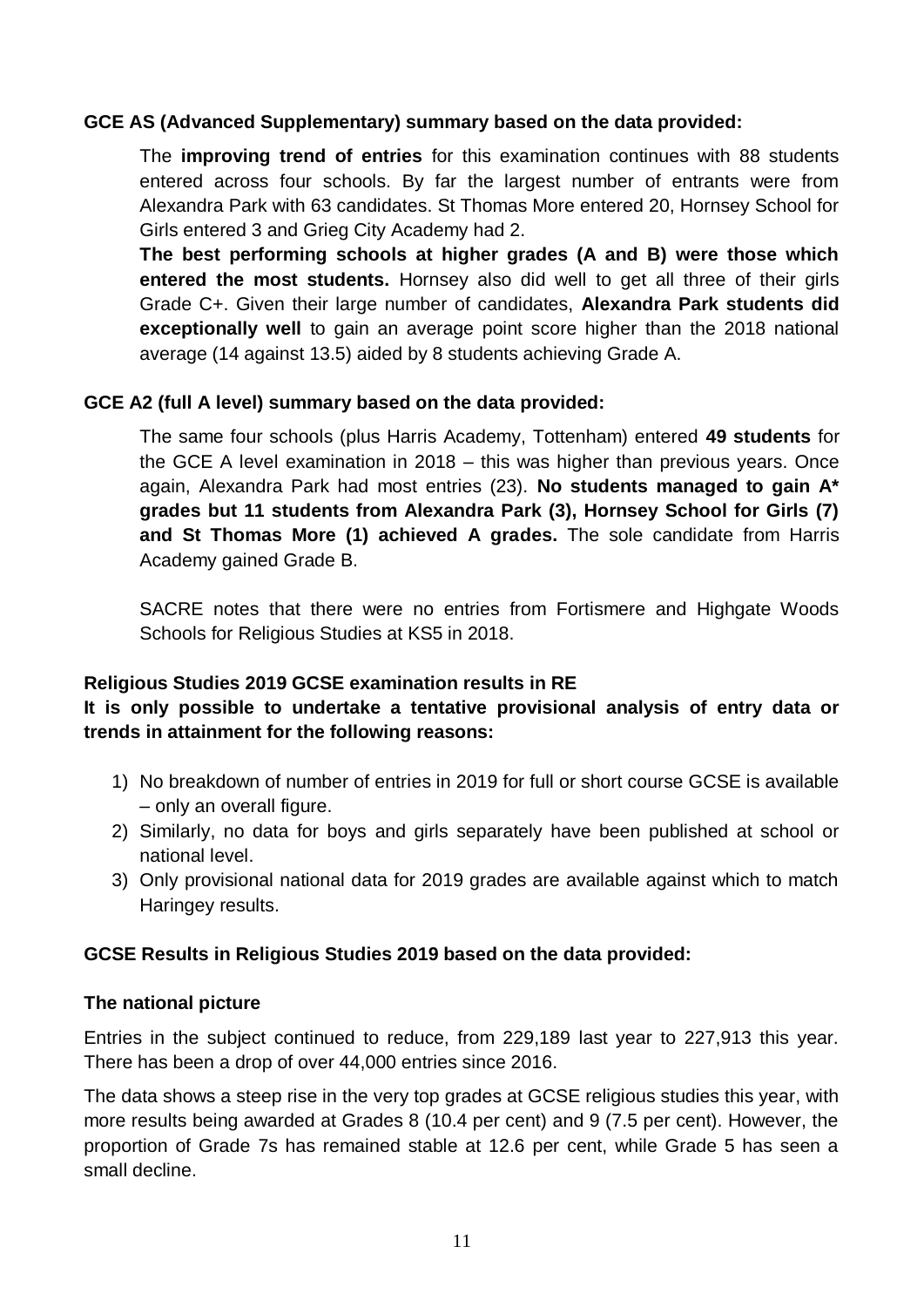#### **The Haringey picture**

In contrast to the national trend, the number of entries in Haringey schools **rose** from 898 in 2018 to 1005 in 2019. Schools who substantially increased their entries – Duke's Aldridge, Greig City Academy, St Thomas More – are to be **congratulated.** In the borough overall, the percentages of students achieving Grade 4+ and Grade 7+ have **improved** since the previous year:

| <b>PROVISIONAL Results</b> | 2018  | 2019  |
|----------------------------|-------|-------|
| <b>Haringey Grade 4+</b>   | 60%   | 61%   |
| National Grade 4+          | 71.8% | 72.6% |
| <b>Haringey Grade 7+</b>   | 19%   | 22%   |
| National Grade 7+          | 29.8% | 30.5% |

The schools showing the best/most improved results in 2019, especially at Grade 7+, are Hornsey School for Girls, Highgate Wood and St Thomas More. Schools showing some decline in the subject are Gladesmore Community and Woodside High.

The picture on Progress 8 scores shows four schools achieving above the national and borough mean (in order of performance) – Alexandra Park, Hornsey School for Girls, St Thomas More and Highgate Wood. Four schools were placed below the mean (in descending order) – Duke's Aldridge, Woodside High, Harris Academy and Greig City Academy.

For the first time, Haringey schools overall achieved +0.02 progress points **above the national average** (compared with -0.18 below in 2018.) This is a significant improvement which indicates that Haringey students, on the whole, now make expected progress from their Key Stage 2 starting points. Schools making headway on this measure in 2019 are Alexandra Park, Greig City Academy and St Thomas More.

SACRE wonders why there were no entries again from Fortismere School in2019 and only one from Park View Academy, which entered 42 in 2018.

#### **The quality of RE provision in school**

SACRE has regularly monitored school websites to look at provision but this does not give us a picture of the quality of RE in schools.

SACRE requested that HEP send schools a Self - Evaluation Form which would help SACRE to monitor the quality of RE provision.in 2017-2018. Few forms were returned.

We cannot comment with any rigour on the quality of RE in schools, and whether pupils consistently make good progress taking into account their starting points. SACRE will take this forward and look for ways of getting more robust data about actual provision and the quality of RE in Haringey Schools.

No schools have brought withdrawals from RE to SACRE's attention, nor have we received any complaints about RE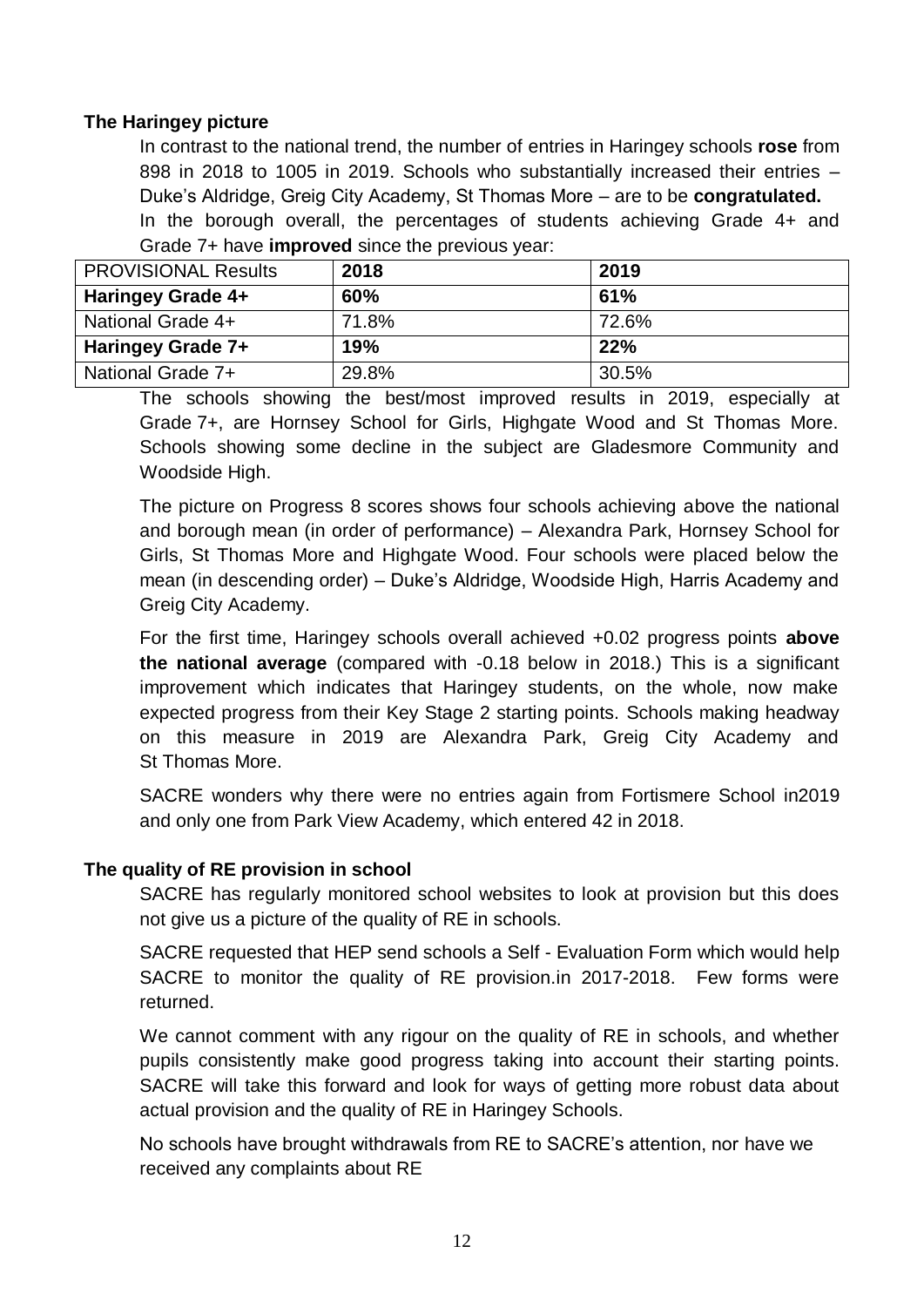## **3 Agreed Syllabus.**

Haringey adopted the Agreed Syllabus, Awareness Mystery and Value (AMV) in 2013 so that all schools should be teaching it by 2014. This syllabus is shared by 3 other LA's. These are Bristol, Bath and North East Somerset, and North Somerset. It was adopted after Head-teachers and schools voted for it out of four potential other syllabuses that could have been adopted in 2012-2013. There was a collective review of the Agreed Syllabus by all the participating LA's when a new website was launched in 2016. The Agreed Syllabus is due for review and will begin in March 2020-until July 2021. It is envisaged that the preliminary meetings of the Review will take place with the RE Advisers from the participating LA's, then with their Agreed Syllabus Conferences, (Sept 2020-July 2021) LA's and schools.

## **4. Collective worship**

We last sent guidance to schools on collective worship in 2015.

We do not know exactly how many comply or what the quality of collective worship in Haringey Schools is. We have not received any determinations or complaints about collective worship.

#### **5. Management of SACRE**

- 5.1 Haringey SACRE meets four times per year. 2 meetings in the Autumn term in September and December, One in the Spring term in March One meeting in the Summer term in June
- 5.2. At least three out of twelve meetings have not been quorate. Agendas provide high quality professional briefings on national and local initiatives in the RE community and with research. It ensures that members are fully informed so that discussions can be enriched and draw on members interests and understandings as well as provide advice to the LA. The meetings often provide implicit /explicit training for SACRE members. There is a booklet that is given to all new SACRE members to explain their role as a representative on SACRE. School presentations to SACRE also keep members informed and give them insights into the work of schools.
- 5.3. Our Adviser is professional, informed and highly effective on SACRE. She has virtual contact with some schools through the Adviser in HEP but recently has had little systematic or direct contact with schools, apart from those, that request specific guidance, attend annual CPD events, or who present to SACRE.
- 5.4. Haringey SACRE has not received complaints about RE and Collective Worship.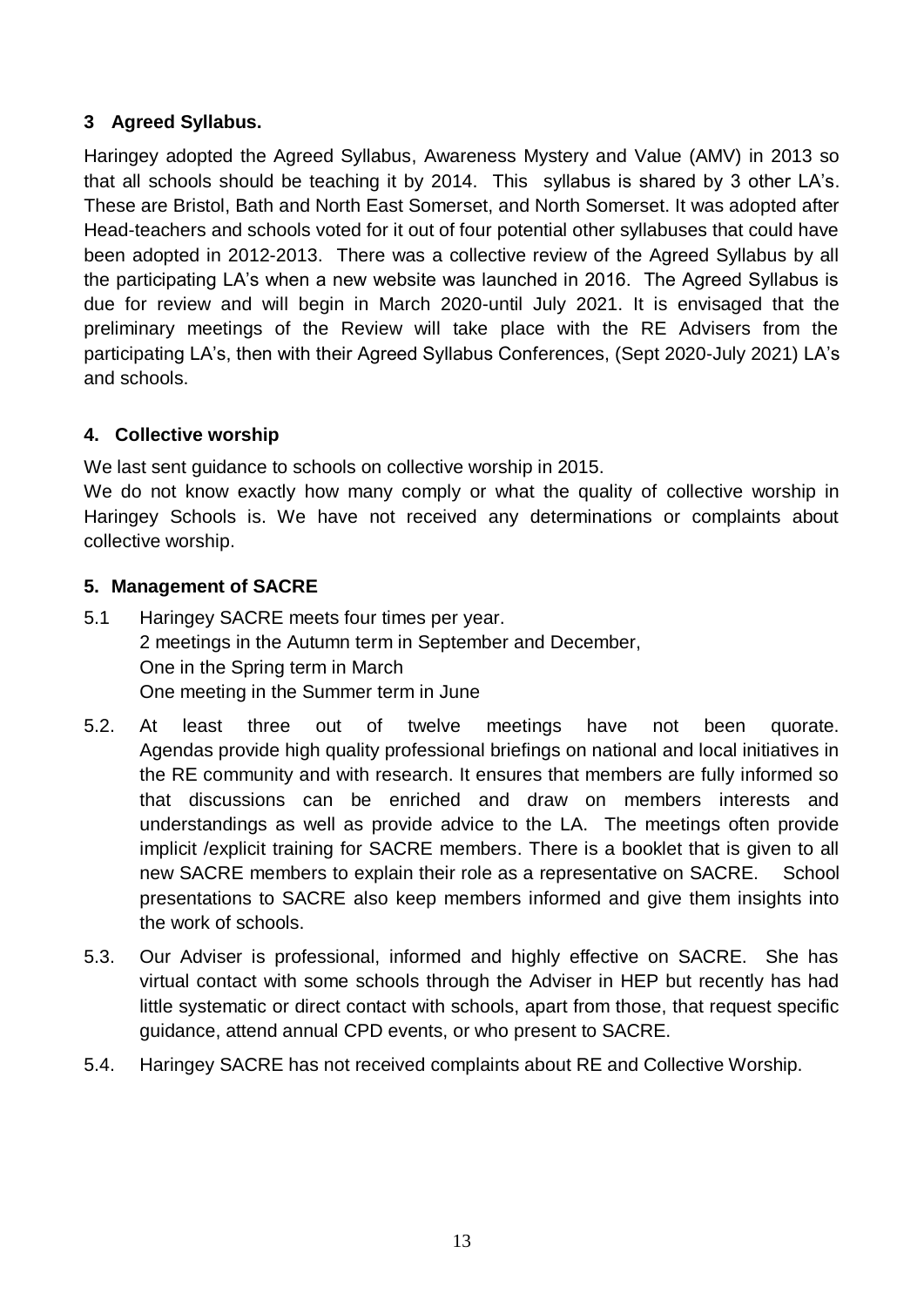#### **6. Contribution of SACRE to wider local authority agendas**.

6.1 SACRE has contributed to a number of local authority agendas especially those related to tackling extremism, hate crimes and Prevent as well as dealing with and teaching controversial issues in safe spaces.

6.2: SACRE's contribution to the LA's public sector duty.

Haringey is supported by committed LA Councillors who contribute and ensure that all groups they are connected with know about the work of SACRE and that groups have a voice in the decision making policies of the council. There are links with Holocaust Memorial Day and groups who plan these events across the Council for example and some members are also members of the Interfaith Council.

6.3 We have contributed to the broader understanding of SMSC and to religious and cultural sensitivities that schools raise and face. We have done this by the advice, and guidance produced and the training events offered. These have been detailed in the Chair and Advisers joint introduction.

SACRE has offered schools one annual training event related to the Agreed Syllabus AMV or to issues like controversial issues that have arisen. We have also linked with other agencies like the Holocaust Education Trust and offered training in 2018 and 2019. Both events had to be cancelled for lack of take up.

#### 6.4 Links to broader community initiatives

Haringey SACRE shares a syllabus with other LA's who regularly network and share ideas, which are disseminated. For example Bristol SACRE offer schools CPD through (Widening Inclusive Religious Education (WIRE) which we have initially shared with SACRE to see whether this could be an award that we too could offer Haringey Schools. Haringey SACRE is part of NASACRE and the Adviser regular attends termly meetings with the Association of RE inspectors and Advisers (AREIAC) Any research in RE that we come across is also shared widely with SACRE members and the RE Adviser signposts schools she is in contact with to national and other initiatives.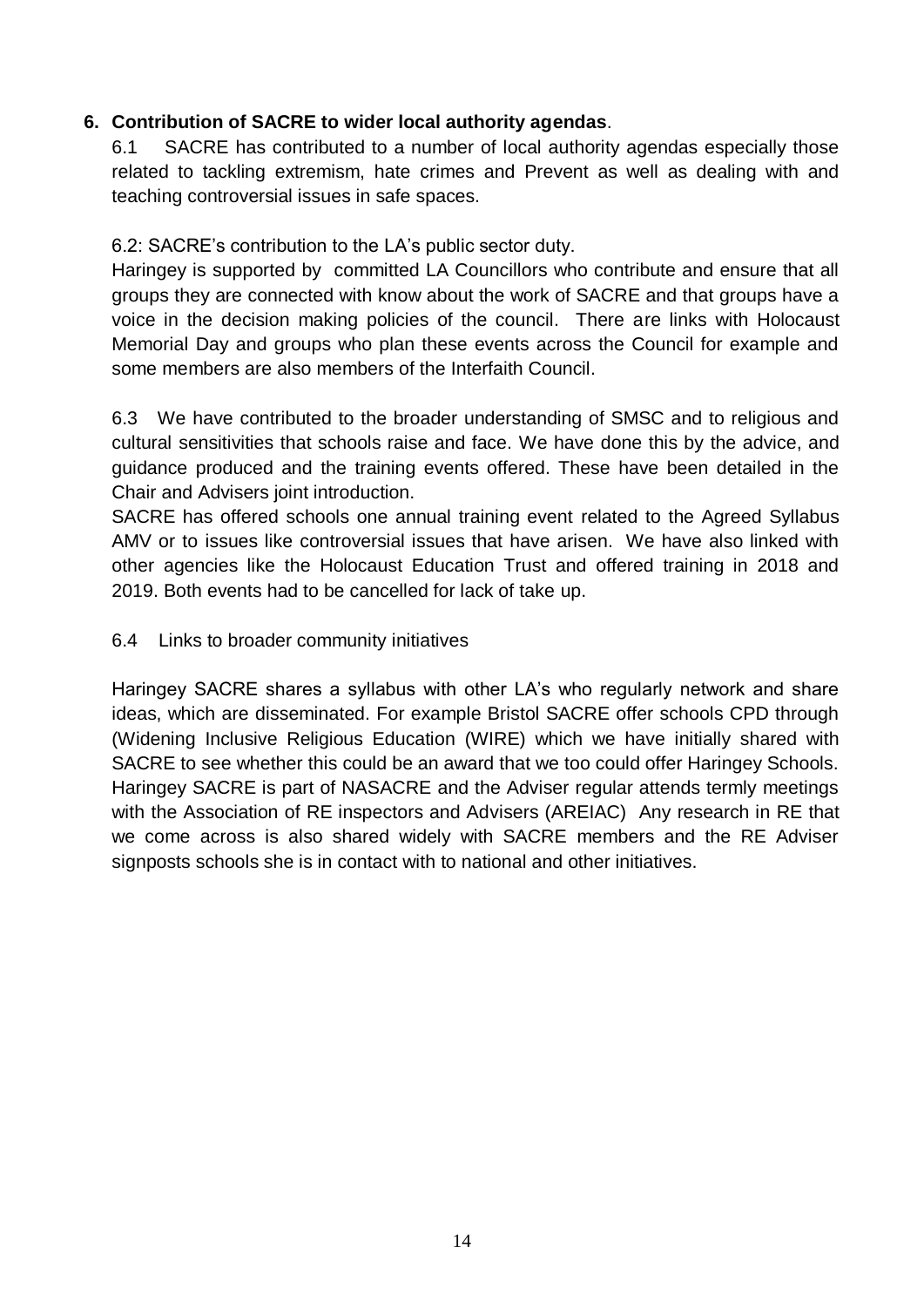# **7 Membership of SACRE Meetings 2017-2019**

|                                                           | Robert Allaway (RA) (Chair)           | <b>Baptist Churches</b>                                          |
|-----------------------------------------------------------|---------------------------------------|------------------------------------------------------------------|
|                                                           | <b>Tonye Philemon</b>                 | The Peace Alliance and<br><b>Pentecostal Churches</b>            |
| <b>Group A: Christian</b><br>denominations other than the | Sara J Leviten                        | <b>Board of Deputies of</b><br><b>British Jews</b>               |
| Church of England and<br>principal religions              | Syed Ali                              | Local Mosque                                                     |
| represented in Great Britain                              | Stephen Agilinko                      | Baptists (alternate to RA)                                       |
|                                                           | <b>Breda Parsons</b>                  | <b>Baha'i Community</b>                                          |
|                                                           | Norman Bacrac                         | Humanist                                                         |
|                                                           | Fr Simon Clark<br>(2017)              |                                                                  |
| <b>Group B: Church of England</b>                         | <b>Sally Moore</b>                    | <b>Primary RE Adviser</b><br>London Diocesan Board of<br>Schools |
|                                                           | <b>Eddie Griffiths</b>                | Lay CoE Member                                                   |
| <b>Group C: Teachers</b>                                  | <b>Glenford Johnson</b><br>Vice-Chair | Teacher, Hornsey School<br>for Girls                             |
| Associations, including<br>representation from            | <b>Bernie Sheridan</b>                | Teacher, Greig City<br>Academy                                   |
| <b>Academy Schools</b>                                    | Dee Buchanan (DB)                     | Governor, Hornsey School<br>for Girls                            |
|                                                           | Fay Jackson                           | <b>HEP Adviser</b>                                               |
|                                                           | <b>Sheila Peacock</b>                 | Cllr & Deputy Mayor                                              |
| <b>Group D: Local Authority,</b>                          | <b>Chenot Sakina</b>                  | Cllr                                                             |
| including elected Councillors                             | Alessandra Rossetti                   | Cllr                                                             |
|                                                           | James Chiriyankandath                 | Cllr                                                             |
| <b>Co-opted non-voting</b>                                | Anita Compton                         | Independent RE Adviser to<br><b>Haringey SACRE</b>               |
| members and observers                                     | Jean Brown                            | <b>LB Haringey</b>                                               |
|                                                           | Mark Grosskopf                        | <b>Tottenham Jewish</b><br><b>Community Association</b>          |
|                                                           | various                               | <b>Clerk</b>                                                     |

7.1 Meetings were mainly held in schools (including HEP offices), but also in a church and a synagogue.